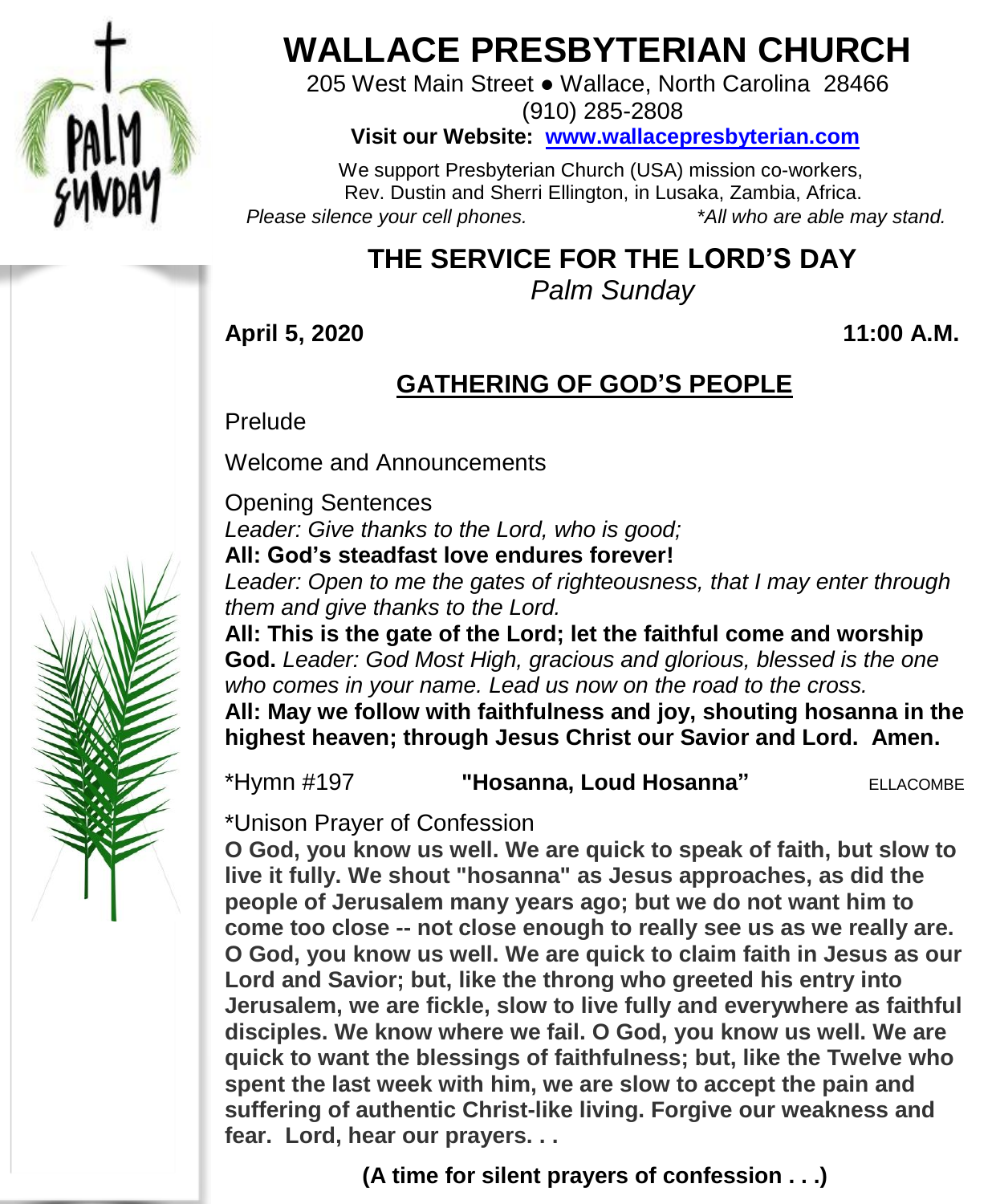#### \*Responsive Assurance of Pardon

*Leader: The Lord is God. The Lord brings light to those in darkness, forgiveness to those who truly confess, and pardon to all who seek to follow Jesus.*

**All: We rejoice that the steadfast love of the Lord endures forever and ever. In the name of Jesus the Christ, we receive the love that never dies and never fails. Amen.**

\*Gloria Patri **Glory Be to the Father Glory be to the Father, and to the Son, and to the Holy Ghost; as it was in the beginning, is now, and ever shall be, world without end. Amen, amen.**

### **PROCLAIMING GOD'S WORD**

Children's Sermon **"Humphrey's First Palm Sunday"** by Carol Heyer

Special Music **"How Beautiful"** *setting by* Lloyd Larson Susan Gaus and Karla Casteen

*How beautiful the hands that served the wine and the bread and the children of earth. How beautiful the feet that walked the long dusty roads and the hill to the cross. How beautiful is the body of Christ.*

*How beautiful the heart that bled, that took all my sin and bore it instead. How beautiful the tender eyes that chose to forgive and never despise. How beautiful is the body of Christ.*

*And as he laid down his life, we offer this sacrifice that we will live just as he died: Willing to pay the price.*

*How beautiful the feet that bring the sound of good news and the love of the King. How beautiful the hands that serve the wine and the bread and the children of earth. How beautiful is the body of Christ.*



Unison Prayer for Illumination

**Holy One, our strength in suffering and our hope for salvation, lift up your Word of life and pour out your Spirit of grace so that we may follow faithfully on the way to the cross; through Jesus Christ our Lord. Amen.**

Gospel Lesson *Matthew 21:1-11*

Sermon **"Palms and a Parade in a Pandemic"** Dr. Philip K. Gladden

A Time for Silent Reflection

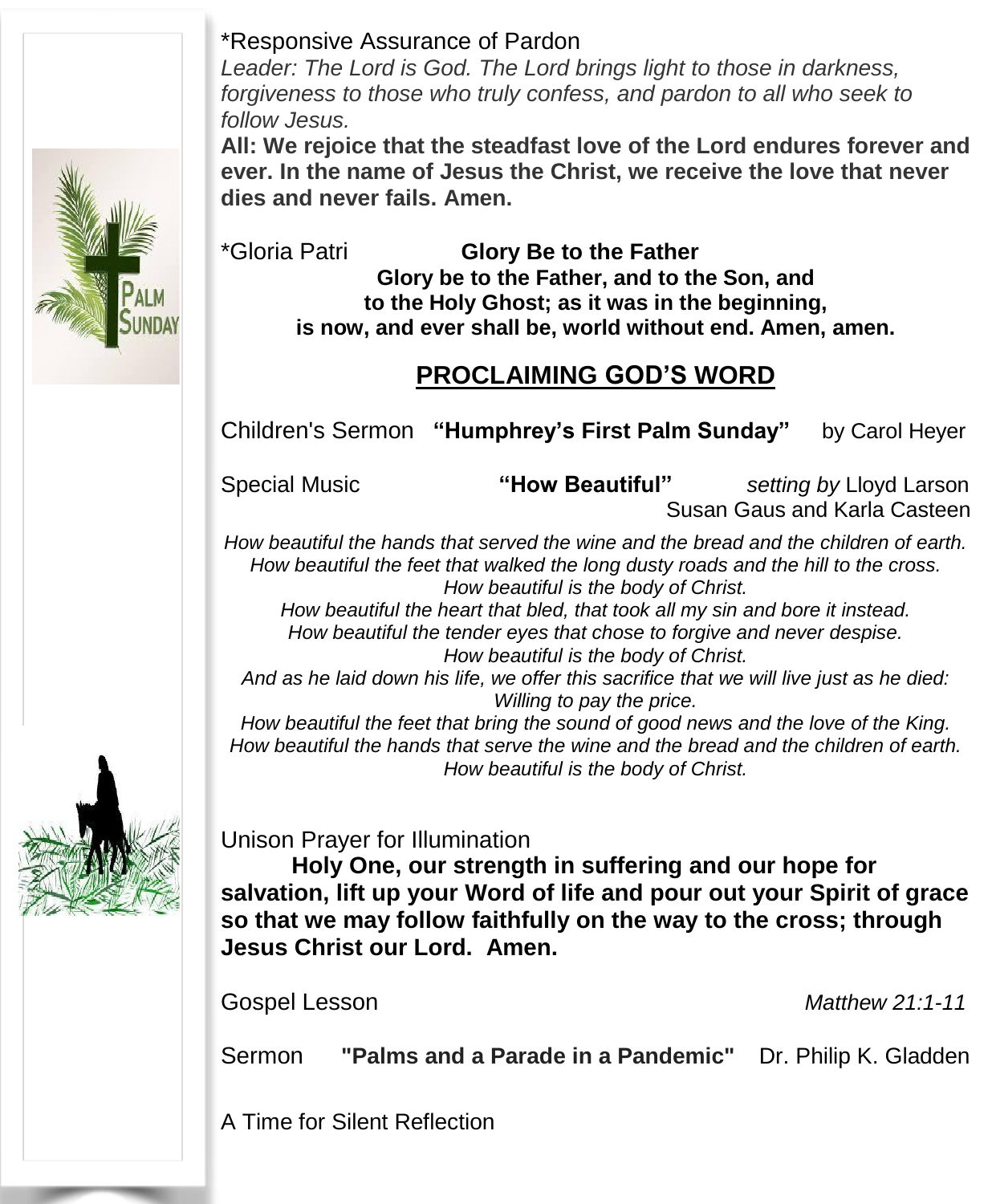## **GIVING THANKS TO GOD**

The Celebration of the Lord's Supper The Invitation to the Table The Words of Institution

ì  The Great Prayer of Thanksgiving with the Lord's Prayer **Our Father who art in heaven, hallowed be Thy name. Thy kingdom come,Thy will be done, on earth as it is in heaven. Give us this day our daily bread; and forgive us our debts, as we forgive our debtors; and lead us not into temptation, but deliver us from evil. For Thine is the kingdom and the power and the glory, forever. Amen.**

The Distribution and Taking of the Elements The Prayer after Communion

Presentation of Tithes and Offerings

**Offertory "Hosanna, Loud Hosanna"** *setting by* Gilbert Martin

\*Doxology and Prayer of Dedication

*Praise God from whom all blessings flow; Praise Him all creatures here below; Praise Him above ye heavenly host; Praise Father, Son, and Holy Ghost. Amen.*

The Affirmation of Faith: *Philippians 2:5-11*



**Let the same mind be in you that was in Christ Jesus, who, though he was in the form of God, did not regard equality with God as something to be exploited, but emptied himself, taking the form of a slave, being born in human likeness. And being found in human form, he humbled himself and became obedient to the point of death — even death on a cross. Therefore, God also highly exalted him and gave him the name that is above every name, so that at the name of Jesus every knee should bend, in heaven and on earth and under the earth, and every tongue should confess that Jesus Christ is Lord.**

\*Hymn #196 **"All Glory, Laud, and Honor"** VALET WILLICH DIR

\*Benediction

**As we enter into this holy week, let us keep our eyes on Jesus. He will show us where we need to go.**

\*Postlude

\**All who are able may stand. +The page number in the pew Bible*